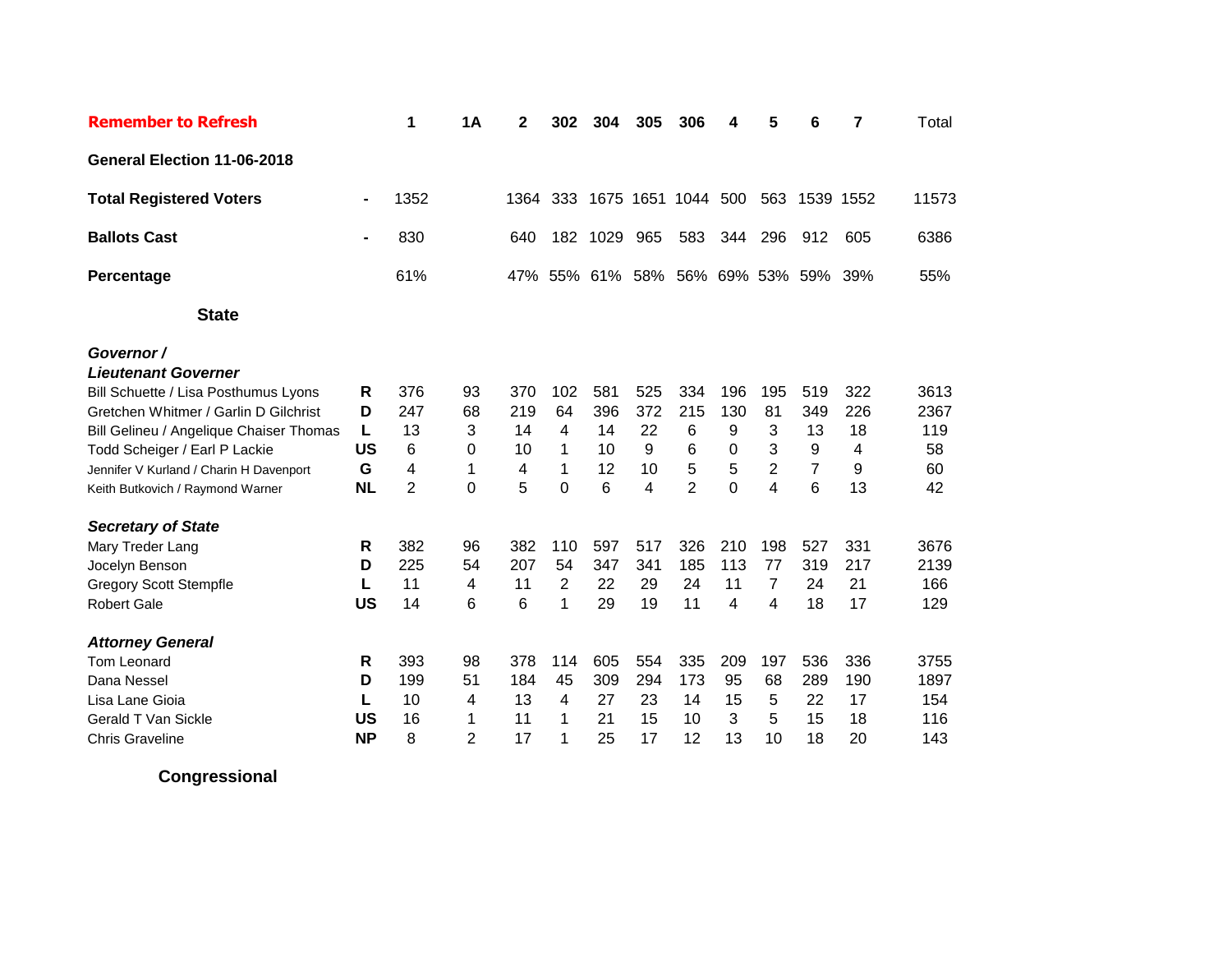| <b>US Senator</b><br>John James<br>Debbie Stabenow<br>George E Huffman III<br>Marcia Squier<br>John Howard Wilhelm | R<br>D<br><b>US</b><br>G<br><b>NL</b> | 407<br>227<br>8<br>4<br>3 | 93<br>69<br>0<br>0<br>1 | 388<br>214<br>4<br>10<br>$\overline{7}$ | 110<br>63<br>1<br>1<br>0 | 618<br>371<br>13<br>6<br>5 | 534<br>368<br>12<br>12<br>12 | 336<br>211<br>4<br>11<br>4 | 209<br>126<br>2<br>5<br>$\overline{2}$ | 194<br>84<br>6<br>5<br>3 | 522<br>350<br>13<br>8<br>4 | 340<br>223<br>5<br>17<br>8 | 3751<br>2306<br>68<br>79<br>49 |
|--------------------------------------------------------------------------------------------------------------------|---------------------------------------|---------------------------|-------------------------|-----------------------------------------|--------------------------|----------------------------|------------------------------|----------------------------|----------------------------------------|--------------------------|----------------------------|----------------------------|--------------------------------|
| <b>Congress 1st District 1st Dist</b>                                                                              |                                       |                           |                         |                                         |                          |                            |                              |                            |                                        |                          |                            |                            |                                |
| Jack Bergman                                                                                                       | $\mathsf{R}$                          | 412                       | 106                     | 403                                     | 109                      | 638                        | 568                          | 350                        | 220                                    | 211                      | 536                        | 359                        | 3912                           |
| Matthew W Morgan                                                                                                   | D                                     | 230                       | 56                      | 213                                     | 66                       | 370                        | 361                          | 199                        | 121                                    | 80                       | 349                        | 223                        | 2268                           |
| Legislative                                                                                                        |                                       |                           |                         |                                         |                          |                            |                              |                            |                                        |                          |                            |                            |                                |
| <b>State Senator 35th District</b>                                                                                 |                                       |                           |                         |                                         |                          |                            |                              |                            |                                        |                          |                            |                            |                                |
| <b>Curt VanderWall</b>                                                                                             | R                                     | 395                       | 95                      | 381                                     | 117                      | 639                        | 541                          | 347                        | 203                                    | 206                      | 545                        | 339                        | 3808                           |
| <b>Mike Taillard</b>                                                                                               | D                                     | 208                       | 56                      | 207                                     | 51                       | 325                        | 315                          | 174                        | 112                                    | 71                       | 299                        | 207                        | 2025                           |
| <b>Timothy Coon</b>                                                                                                | L                                     | 20                        | 4                       | 13                                      | $\overline{2}$           | 24                         | 28                           | 12                         | 15                                     | 5                        | 30                         | 26                         | 179                            |
| <b>State Rep 103rd District</b>                                                                                    |                                       |                           |                         |                                         |                          |                            |                              |                            |                                        |                          |                            |                            |                                |
| Daire Rendon                                                                                                       | R                                     | 381                       | 98                      | 391                                     | 107                      | 609                        | 520                          | 330                        | 208                                    | 201                      | 535                        | 342                        | 3722                           |
| <b>Tim Schaiberger</b>                                                                                             | D                                     | 237                       | 57                      | 203                                     | 57                       | 362                        | 356                          | 193                        | 115                                    | 72                       | 317                        | 222                        | 2191                           |
| <b>State Boards</b>                                                                                                |                                       |                           |                         |                                         |                          |                            |                              |                            |                                        |                          |                            |                            |                                |
| <b>State Board of Education</b>                                                                                    |                                       |                           |                         |                                         |                          |                            |                              |                            |                                        |                          |                            |                            |                                |
| <b>Tami Carlone</b>                                                                                                | R                                     | 309                       | 81                      | 305                                     | 88                       | 496                        | 413                          | 277                        | 161                                    | 156                      | 437                        | 271                        | 2994                           |
| <b>Richard Zeile</b>                                                                                               | R                                     | 272                       | 72                      | 281                                     | 82                       | 453                        | 365                          | 241                        | 144                                    | 142                      | 384                        | 228                        | 2664                           |
| <b>Judith P Pritchett</b>                                                                                          | D                                     | 169                       | 49                      | 169                                     | 41                       | 287                        | 262                          | 140                        | 104                                    | 59                       | 265                        | 167                        | 1712                           |
| <b>Tiffany Tilley</b>                                                                                              | D                                     | 164                       | 41                      | 151                                     | 36                       | 270                        | 262                          | 141                        | 83                                     | 56                       | 256                        | 160                        | 1620                           |
| Scotty Boman                                                                                                       | L                                     | 21                        | 6                       | 15                                      | 4                        | 18                         | 31                           | 17                         | 15                                     | 8                        | 27                         | 27                         | 189                            |
| John J Tatar                                                                                                       | L                                     | 11                        | $\overline{2}$          | 11                                      | 4                        | 10                         | 17                           | 12                         | $\overline{7}$                         | 6                        | 20                         | 21                         | 121                            |
| Karen Adams                                                                                                        | <b>US</b>                             | 15                        | 4                       | $\overline{7}$                          | 5                        | 28                         | 25                           | 11                         | 7                                      | 3                        | 27                         | 14                         | 146                            |
| Douglas Levesque                                                                                                   | <b>US</b>                             | 9                         | 3                       | $\overline{2}$                          | 0                        | 13                         | 15                           | 4                          | 3                                      | 3                        | 17                         | 5                          | 74                             |
| Sherry A Wells                                                                                                     | G                                     | $\overline{7}$            | 4                       | 10                                      | 0                        | 9                          | 20                           | 7                          | $\overline{7}$                         | 1                        | $\overline{7}$             | 16                         | 88                             |
| Mary Anne Hering                                                                                                   | <b>WC</b>                             | 21                        | 4                       | 17                                      | 3                        | 40                         | 42                           | 19                         | 11                                     | 17                       | 34                         | 38                         | 246                            |
| Logan R Smith                                                                                                      | <b>WC</b>                             | 26                        | 3                       | 18                                      | 7                        | 28                         | 41                           | 10                         | 13                                     | 11                       | 28                         | 26                         | 211                            |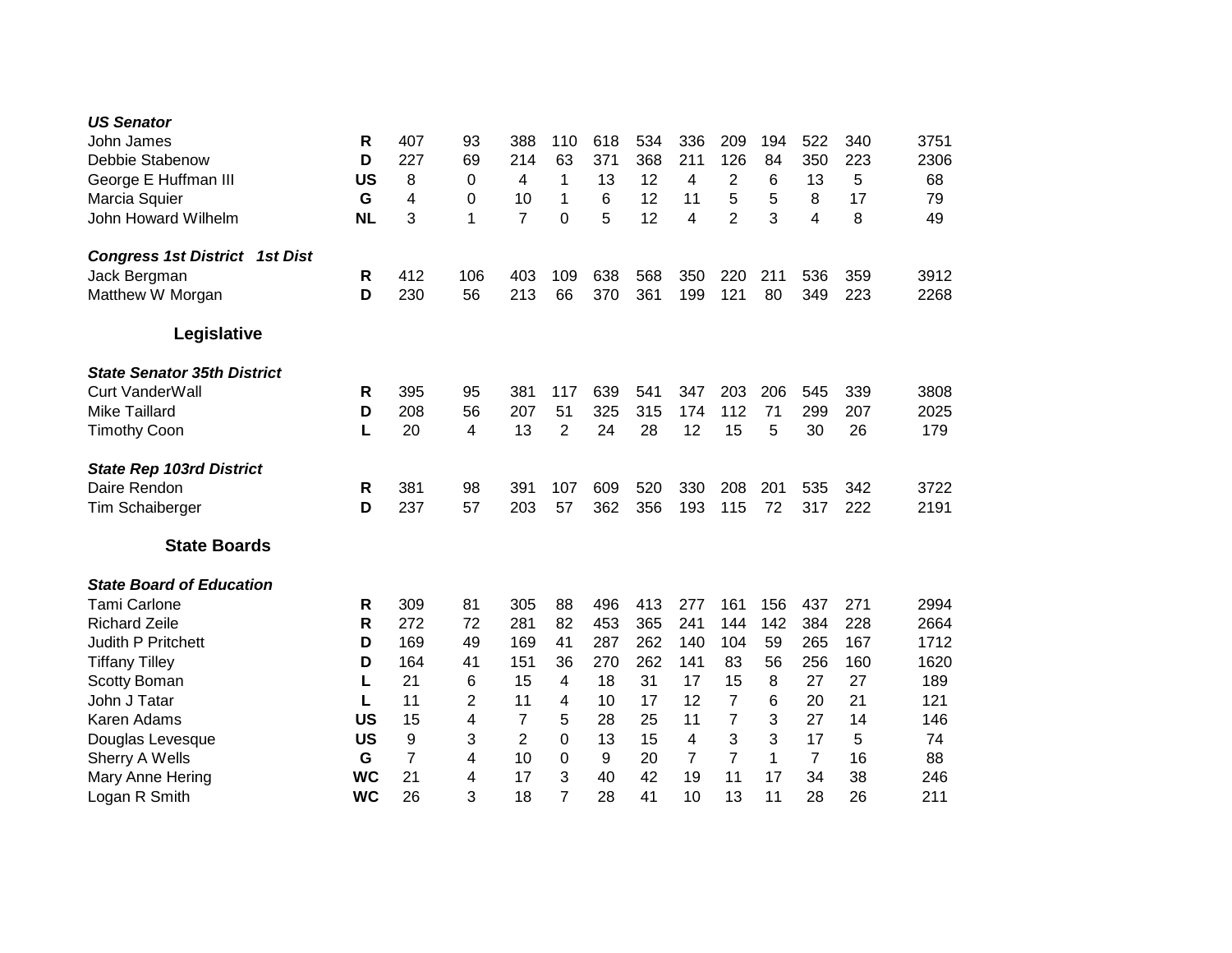| <b>U</b> of M Regent        |           |     |                |     |                |     |     |     |                |                |                |     |      |
|-----------------------------|-----------|-----|----------------|-----|----------------|-----|-----|-----|----------------|----------------|----------------|-----|------|
| Andrea Fischer Newman       | R         | 304 | 76             | 302 | 84             | 483 | 411 | 275 | 173            | 150            | 429            | 274 | 2961 |
| <b>Andrew Richner</b>       | R         | 271 | 75             | 289 | 74             | 445 | 361 | 250 | 142            | 142            | 403            | 243 | 2695 |
| Jordan Acker                | D         | 163 | 41             | 160 | 31             | 263 | 252 | 133 | 94             | 58             | 260            | 170 | 1625 |
| Paul Brown                  | D         | 150 | 39             | 152 | 30             | 257 | 232 | 122 | 88             | 58             | 248            | 149 | 1525 |
| <b>James Lewis Hudler</b>   | L         | 15  | 6              | 15  | 8              | 18  | 27  | 14  | 10             | 12             | 25             | 22  | 172  |
| John Jascob                 | L         | 19  | 3              | 14  | 4              | 18  | 21  | 7   | 12             | 11             | 26             | 22  | 157  |
| Joe Sanger                  | <b>US</b> | 11  | 5              | 5   | 1              | 20  | 20  | 6   | 3              | 3              | 21             | 11  | 106  |
| Crystal Van Sickle          | <b>US</b> | 16  | 5              | 12  | 7              | 34  | 39  | 11  | 7              | 5              | 34             | 24  | 194  |
| <b>Kevin A Graves</b>       | G         | 9   | $\overline{0}$ | 14  | 3              | 12  | 21  | 11  | 10             | 4              | 10             | 17  | 111  |
| Marge Katchmark Sallows     | <b>NL</b> | 17  | $\overline{2}$ | 5   | 5              | 13  | 21  | 10  | $\overline{7}$ | 6              | 9              | 16  | 111  |
| <b>MSU Trustee</b>          |           |     |                |     |                |     |     |     |                |                |                |     |      |
| Dave Dutch                  | R         | 278 | 77             | 303 | 76             | 455 | 378 | 260 | 157            | 154            | 414            | 250 | 2802 |
| <b>Mike Miller</b>          | R         | 287 | 80             | 295 | 78             | 467 | 380 | 256 | 164            | 135            | 405            | 249 | 2796 |
| <b>Brianna T Scott</b>      | D         | 166 | 46             | 158 | 32             | 297 | 253 | 145 | 103            | 64             | 270            | 174 | 1708 |
| Kelly Charron Tebay         | D         | 162 | 39             | 156 | 31             | 241 | 231 | 124 | 81             | 60             | 234            | 146 | 1505 |
| <b>Bruce Campbell</b>       | L         | 19  | 5              | 9   | 7              | 23  | 35  | 18  | 16             | 11             | 29             | 29  | 201  |
| Tim Orzechowski             | L         | 19  | 0              | 10  | 4              | 16  | 25  | 10  | 10             | 9              | 19             | 24  | 146  |
| Janet M Sanger              | <b>US</b> | 16  | 4              | 12  | 6              | 23  | 38  | 14  | $\overline{7}$ | 5              | 37             | 18  | 180  |
| John Paul Sanger            | <b>US</b> | 16  | $\overline{2}$ | 7   | 5              | 21  | 18  | 10  | 4              | 4              | 25             | 18  | 130  |
| Aaron Mariasy               | G         | 6   | 1              | 8   | 0              | 12  | 15  | 5   | 6              | 4              | $\overline{7}$ | 12  | 76   |
| Bridgette R Abraham-Guzman  | <b>NL</b> | 12  | 4              | 6   | 3              | 14  | 22  | 8   | 4              | $\overline{2}$ | 17             | 11  | 103  |
| <b>WSU Governor</b>         |           |     |                |     |                |     |     |     |                |                |                |     |      |
| <b>Diane Dunaskiss</b>      | R         | 290 | 77             | 309 | 84             | 474 | 396 | 261 | 164            | 158            | 438            | 252 | 2903 |
| David Nicholson             | R         | 269 | 73             | 290 | 71             | 439 | 368 | 242 | 153            | 143            | 385            | 239 | 2672 |
| Bryan C Barnhill            | D         | 169 | 45             | 153 | 34             | 271 | 244 | 133 | 94             | 55             | 258            | 166 | 1622 |
| Anil Kumae                  | D         | 145 | 36             | 146 | 25             | 227 | 213 | 116 | 84             | 58             | 224            | 146 | 1420 |
| Jon Elgas                   | L         | 20  | 3              | 13  | 7              | 26  | 36  | 12  | 12             | 11             | 23             | 26  | 189  |
| John T Hargenrader          | L         | 17  | 2              | 14  | 5              | 19  | 33  | 12  | 12             | 10             | 21             | 27  | 172  |
| <b>Christine C Schwartz</b> | <b>US</b> | 26  | 4              | 14  | $\overline{7}$ | 34  | 49  | 17  | 15             | 6              | 40             | 33  | 245  |
| Marc Joseph Sosnowski       | <b>US</b> | 17  | 5              | 10  | $\overline{2}$ | 24  | 26  | 10  | 4              | 4              | 28             | 13  | 143  |

**County Offices**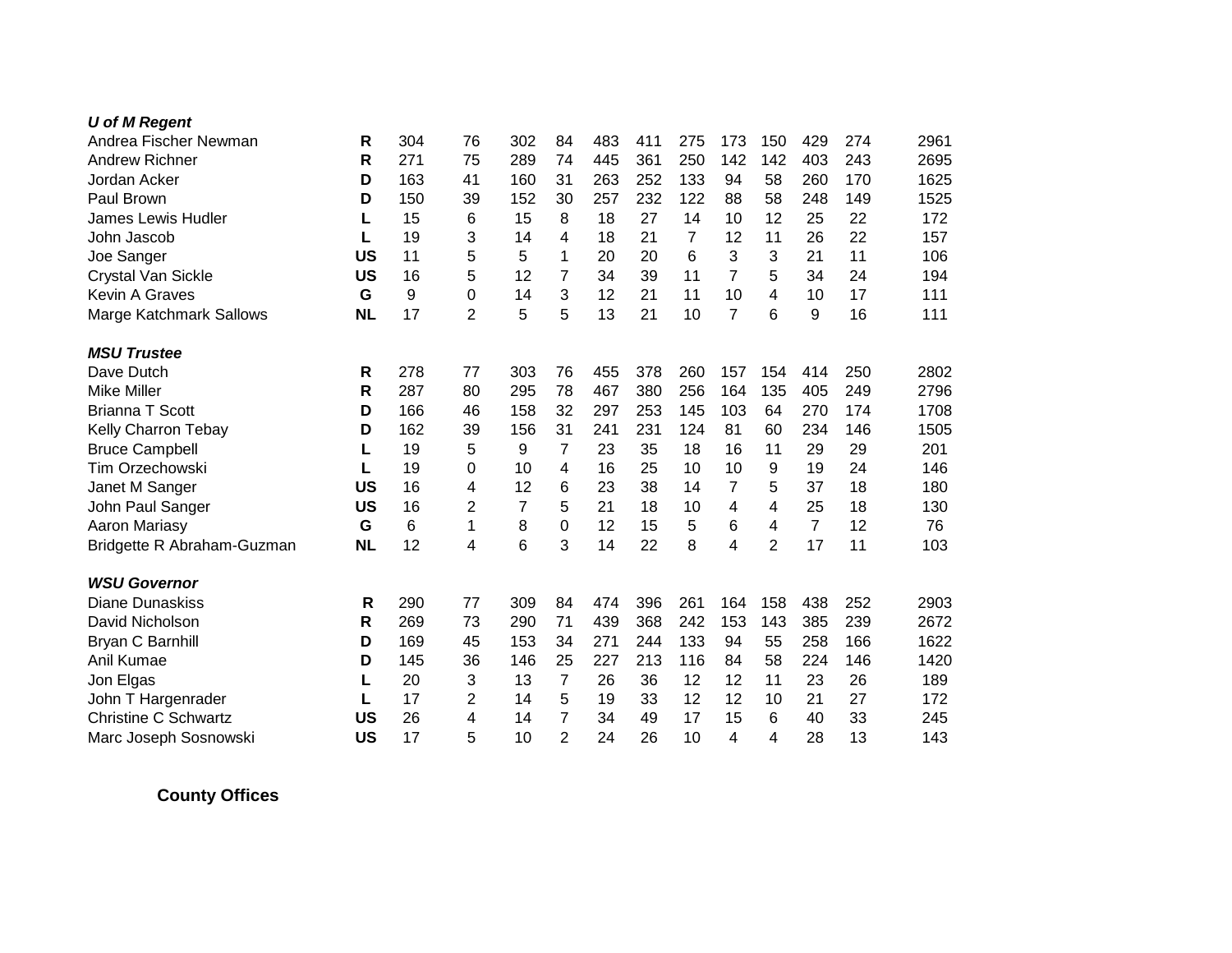| <b>Road Commissioner</b><br><b>Ryan Halstead</b>                                                                       |              | $\mathsf{R}$              | 487                                 | 125                                         | 477                                 | 144                             | 814                                  | 738                                  | 445                                 | 253                                | 236                                | 667                                  | 479                                 | 4865                                      |
|------------------------------------------------------------------------------------------------------------------------|--------------|---------------------------|-------------------------------------|---------------------------------------------|-------------------------------------|---------------------------------|--------------------------------------|--------------------------------------|-------------------------------------|------------------------------------|------------------------------------|--------------------------------------|-------------------------------------|-------------------------------------------|
| <b>County Commissioner</b>                                                                                             |              |                           |                                     |                                             |                                     |                                 |                                      |                                      |                                     |                                    |                                    |                                      |                                     |                                           |
| <b>1st District</b><br><b>Laurie Jamison</b>                                                                           | (7)          | $\mathsf{R}$              |                                     |                                             |                                     |                                 |                                      |                                      |                                     |                                    |                                    |                                      | $\star$<br>460                      | 460                                       |
| <b>2nd District</b><br><b>Sharon Priebe</b>                                                                            | (1)(1A)(302) | R                         | $\star$<br>466                      | $\star$<br>123                              |                                     | $\star$<br>131                  |                                      |                                      |                                     |                                    |                                    |                                      |                                     | 720                                       |
| 3rd District<br><b>Shelley L. Pinkelman</b>                                                                            | (2)(5)       | R                         |                                     |                                             | $\star$<br>453                      |                                 |                                      |                                      |                                     |                                    | $\star$<br>229                     |                                      |                                     | 682                                       |
| <b>4th District</b><br><b>Jamie McClain</b>                                                                            | (304)        | $\mathsf{R}$              |                                     |                                             |                                     |                                 | $\star$<br>828                       |                                      |                                     |                                    |                                    |                                      |                                     | 828                                       |
| <b>5th District</b><br><b>Hailey Halstead</b><br><b>Carey S Jansen</b>                                                 | (305)        | $\mathsf{R}$<br><b>NP</b> |                                     |                                             |                                     |                                 |                                      | $\star$<br>407<br>474                |                                     |                                    |                                    |                                      |                                     | 407<br>474                                |
| <b>6th District</b><br><b>Sherry Powers</b>                                                                            | (306)(4)     | R                         |                                     |                                             |                                     |                                 |                                      |                                      | 403                                 | $\star$<br>259                     |                                    |                                      |                                     | 662                                       |
| <b>7th District</b><br><b>Phil Lewis</b>                                                                               | (6)          | $\mathsf{R}$              |                                     |                                             |                                     |                                 |                                      |                                      |                                     |                                    |                                    | $\star$<br>644                       |                                     | 644                                       |
| <b>Nonpartisan Section</b>                                                                                             |              |                           |                                     |                                             |                                     |                                 |                                      |                                      |                                     |                                    |                                    |                                      |                                     |                                           |
| <b>Judicial</b><br>Justice of the Supreme Court (2)                                                                    |              |                           |                                     |                                             |                                     |                                 |                                      |                                      |                                     |                                    |                                    |                                      |                                     |                                           |
| Samuel Bagenstos<br>Megan Kathleen Cavanagh<br>Elizabeth T Clement<br>Doug Dern<br>Kerry Lee Morgan<br>Kurtis T Wilder |              |                           | 70<br>247<br>283<br>40<br>67<br>201 | 7<br>32<br>81<br>$\overline{7}$<br>18<br>62 | 56<br>144<br>243<br>68<br>78<br>241 | 13<br>39<br>73<br>9<br>24<br>73 | 108<br>280<br>465<br>44<br>69<br>480 | 139<br>304<br>410<br>47<br>91<br>319 | 46<br>185<br>260<br>40<br>50<br>213 | 23<br>78<br>196<br>29<br>32<br>140 | 20<br>60<br>142<br>29<br>39<br>138 | 90<br>230<br>401<br>38<br>126<br>431 | 98<br>216<br>275<br>35<br>52<br>206 | 670<br>1815<br>2829<br>386<br>646<br>2504 |
|                                                                                                                        |              |                           |                                     |                                             |                                     |                                 |                                      |                                      |                                     |                                    |                                    |                                      |                                     |                                           |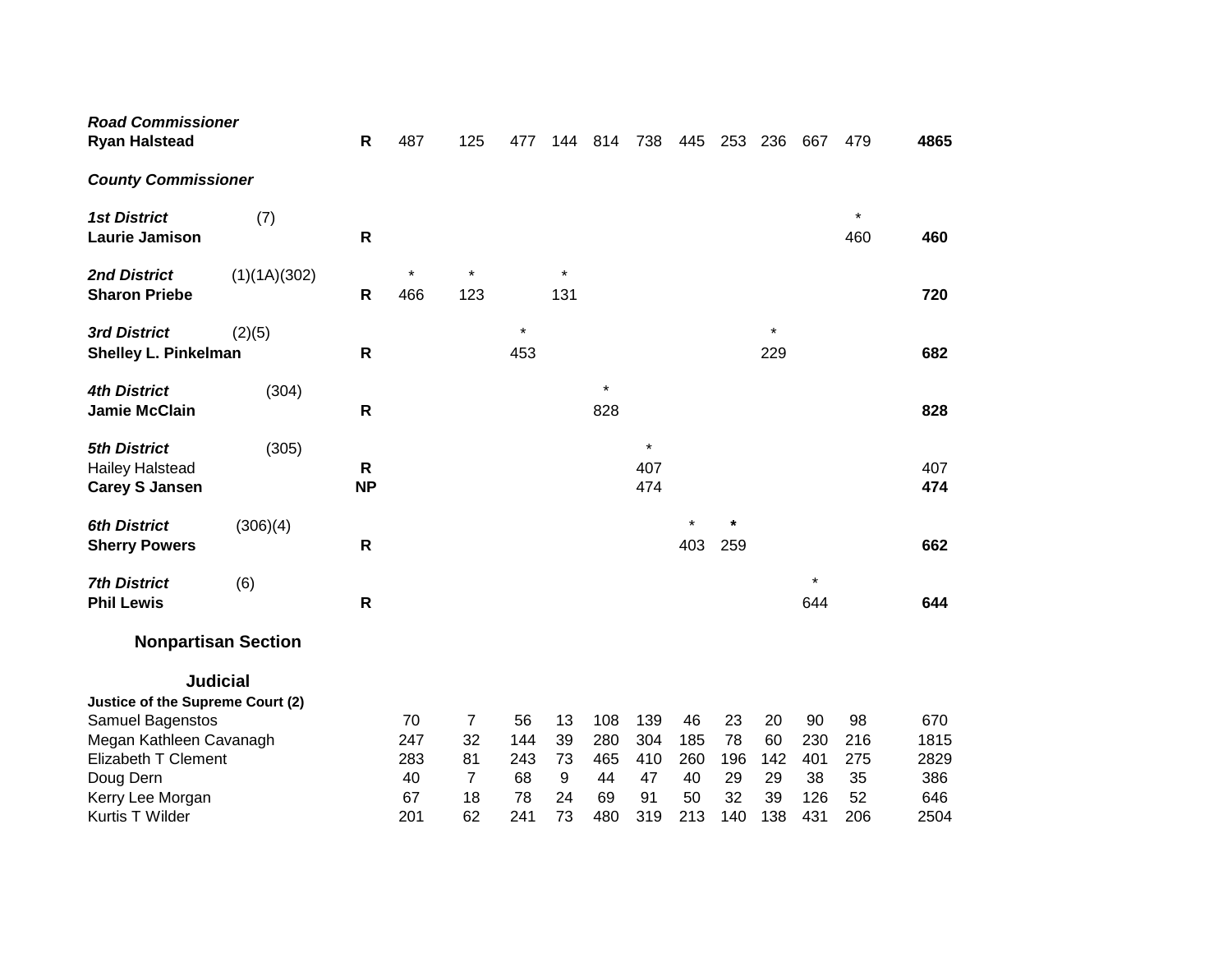| <b>Judge of Court of Appeals</b><br>4th District - Incumbent (1)                                                                   |     |     |     |     |     |     |     |     |     |     |     |      |
|------------------------------------------------------------------------------------------------------------------------------------|-----|-----|-----|-----|-----|-----|-----|-----|-----|-----|-----|------|
| Stephen L Borrello                                                                                                                 | 426 | 113 | 407 | 116 | 656 | 626 | 370 | 236 | 199 | 591 | 418 | 4158 |
| <b>Judge of Court of Appeals</b><br>4th District - Incumbent Position<br>Partial Term Ending 01/01/2023<br><b>Brock A Swartzle</b> | 412 | 109 | 401 | 111 | 641 | 612 | 363 | 226 | 199 | 582 | 415 | 4071 |
| <b>Judge of Probate Court</b><br><b>Incumbent Position</b><br>Monte Burmeister                                                     | 438 | 112 | 417 | 130 | 757 | 709 | 395 | 238 | 198 | 606 | 461 | 4461 |
| <b>Community College</b>                                                                                                           |     |     |     |     |     |     |     |     |     |     |     |      |
| <b>KCC Trustee (3)</b>                                                                                                             |     |     |     |     |     |     |     |     |     |     |     |      |
| Amy Knepp                                                                                                                          | 343 | 89  | 339 | 84  | 544 | 548 | 286 | 191 | 174 | 484 | 361 | 3443 |
| <b>Jack Kramer</b>                                                                                                                 | 331 | 76  | 276 | 79  | 480 | 441 | 270 | 162 | 144 | 461 | 291 | 3011 |
| David Patterson                                                                                                                    | 298 | 86  | 266 | 76  | 515 | 431 | 246 | 185 | 140 | 445 | 292 | 2980 |
| <b>Intermediate School District</b>                                                                                                |     |     |     |     |     |     |     |     |     |     |     |      |
| C.O.O.R. ISD Trustee Member (3)                                                                                                    |     |     |     |     |     |     |     |     |     |     |     |      |
| Kathryn Fuelling                                                                                                                   | 218 | 71  | 201 | 60  | 317 | 304 | 202 | 144 | 92  | 403 | 220 | 2232 |
| Melissa G Hayes                                                                                                                    | 316 | 68  | 305 | 79  | 565 | 488 | 257 | 179 | 151 | 371 | 341 | 3120 |
| M Lynda Marek                                                                                                                      | 207 | 60  | 181 | 59  | 411 | 394 | 177 | 113 | 103 | 369 | 213 | 2287 |
| Kara Mularz                                                                                                                        | 212 | 59  | 201 | 46  | 313 | 286 | 183 | 98  | 99  | 341 | 163 | 2001 |
| City                                                                                                                               |     |     |     |     |     |     |     |     |     |     |     |      |
| <b>City Council 4 Year Term (2)</b>                                                                                                |     |     |     |     |     |     |     |     |     |     |     |      |
| <b>Kimberly Hatfield</b>                                                                                                           |     |     |     |     |     |     |     |     |     |     | 390 | 390  |
| <b>Karl Schreiner</b>                                                                                                              |     |     |     |     |     |     |     |     |     |     | 357 | 357  |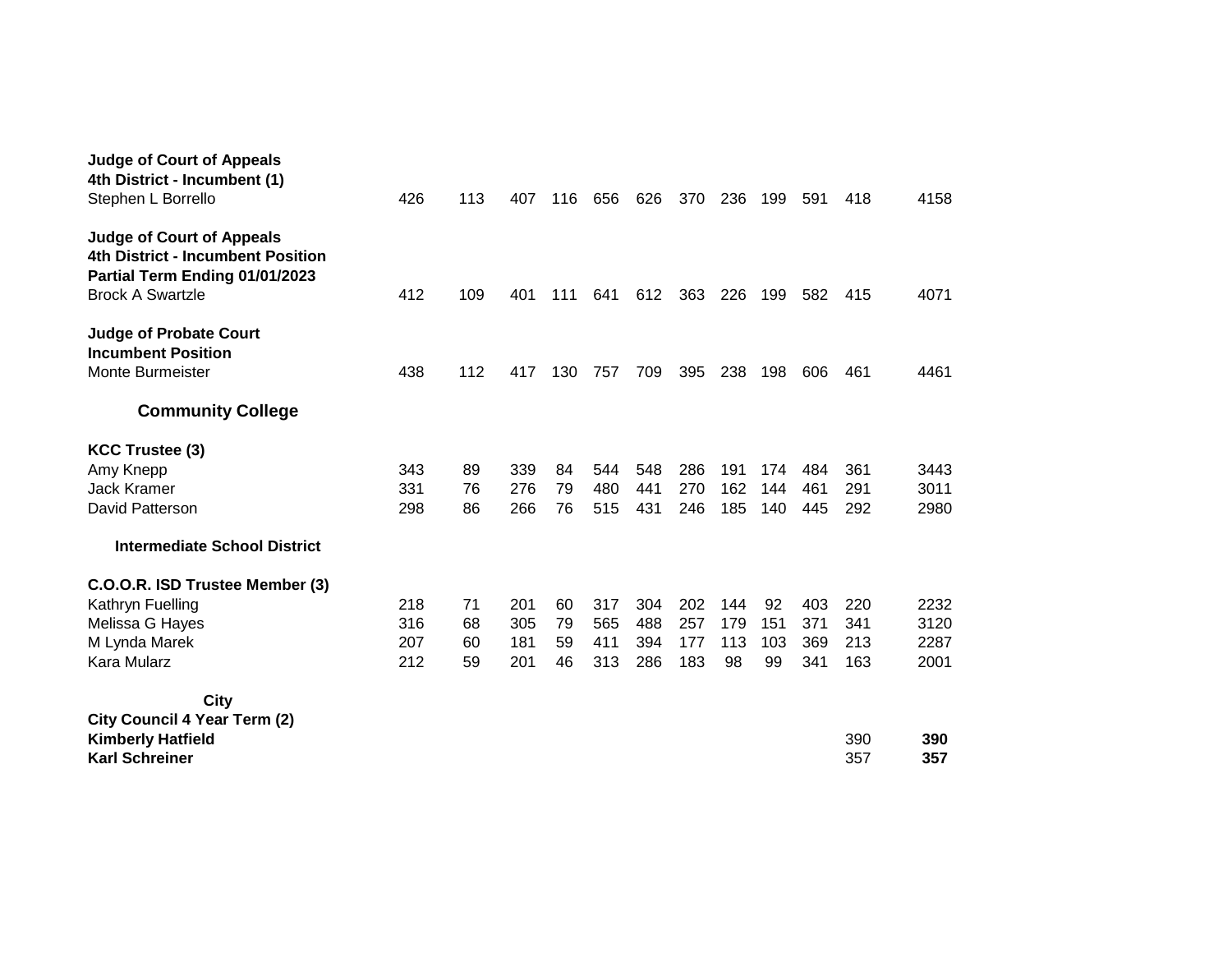| <b>City Council</b>                                       |     |    |     |     |     |     |     |     |     |              |     |      |
|-----------------------------------------------------------|-----|----|-----|-----|-----|-----|-----|-----|-----|--------------|-----|------|
| Partial Term Ending 11/03/2020 (2)                        |     |    |     |     |     |     |     |     |     |              |     |      |
| <b>Heather Forbes</b>                                     |     |    |     |     |     |     |     |     |     |              | 411 | 411  |
| <b>Clinton W Ross</b>                                     |     |    |     |     |     |     |     |     |     |              | 295 | 295  |
| <b>Local School District</b>                              |     |    |     |     |     |     |     |     |     |              |     |      |
| <b>CASD Board Member (3)</b>                              |     |    |     |     |     |     |     |     |     | bear<br>lake |     |      |
| Lon Gauthier                                              | 147 |    | 95  | 38  | 294 | 204 | 143 | 89  | 54  | 31           | 156 | 1251 |
| <b>Stacey Huber</b>                                       | 265 |    | 201 | 59  | 468 | 491 | 229 | 134 | 120 | 49           | 271 | 2287 |
| Lori Johnson                                              | 239 |    | 314 | 41  | 317 | 319 | 187 | 126 | 116 | 46           | 236 | 1941 |
| <b>Wendy Kucharek</b>                                     | 202 |    | 217 | 87  | 475 | 408 | 186 | 117 | 130 | 45           | 271 | 2138 |
| Carol Ramaswamy                                           | 152 |    | 151 | 58  | 394 | 322 | 143 | 73  | 69  | 39           | 196 | 1597 |
| Mark Snyder                                               | 143 |    | 150 | 40  | 275 | 321 | 178 | 76  | 86  | 34           | 166 | 1469 |
| CASD Partial Term 12/31/2020 (1)                          |     |    |     |     |     |     |     |     |     |              |     |      |
| <b>David Malm</b>                                         | 346 |    | 347 | 106 | 640 | 603 | 334 | 194 | 184 | 61           | 435 | 3250 |
| <b>Roscommon Public School</b><br><b>Board Member (4)</b> |     |    |     |     |     |     |     |     |     |              |     |      |
| Amy Coulter                                               |     | 93 |     |     |     |     |     |     |     | 486          |     | 579  |
| <b>Todd Jansen</b>                                        |     | 83 |     |     |     |     |     |     |     | 460          |     | 543  |
| Kim Morley                                                |     | 84 |     |     |     |     |     |     |     | 454          |     | 538  |
| David W Vogel                                             |     | 85 |     |     |     |     |     |     |     | 440          |     | 525  |
| <b>Proposal Section</b>                                   |     |    |     |     |     |     |     |     |     |              |     |      |
| <b>State</b>                                              |     |    |     |     |     |     |     |     |     |              |     |      |
| <b>State Proposal 18-1</b>                                |     |    |     |     |     |     |     |     |     |              |     |      |
| Marijuans Proposal                                        |     |    |     |     |     |     |     |     |     |              |     |      |
| Yes                                                       | 349 | 74 | 381 | 85  | 509 | 498 | 331 | 160 | 147 | 483          | 353 | 3370 |
| No                                                        | 299 | 92 | 253 | 95  | 513 | 454 | 248 | 179 | 147 | 422          | 241 | 2943 |
| <b>State Proposal 18-2</b>                                |     |    |     |     |     |     |     |     |     |              |     |      |
| <b>District Boundries Proposal</b>                        |     |    |     |     |     |     |     |     |     |              |     |      |
| Yes                                                       | 314 | 90 | 303 | 77  | 472 | 439 | 297 | 180 | 126 | 441          | 322 | 3061 |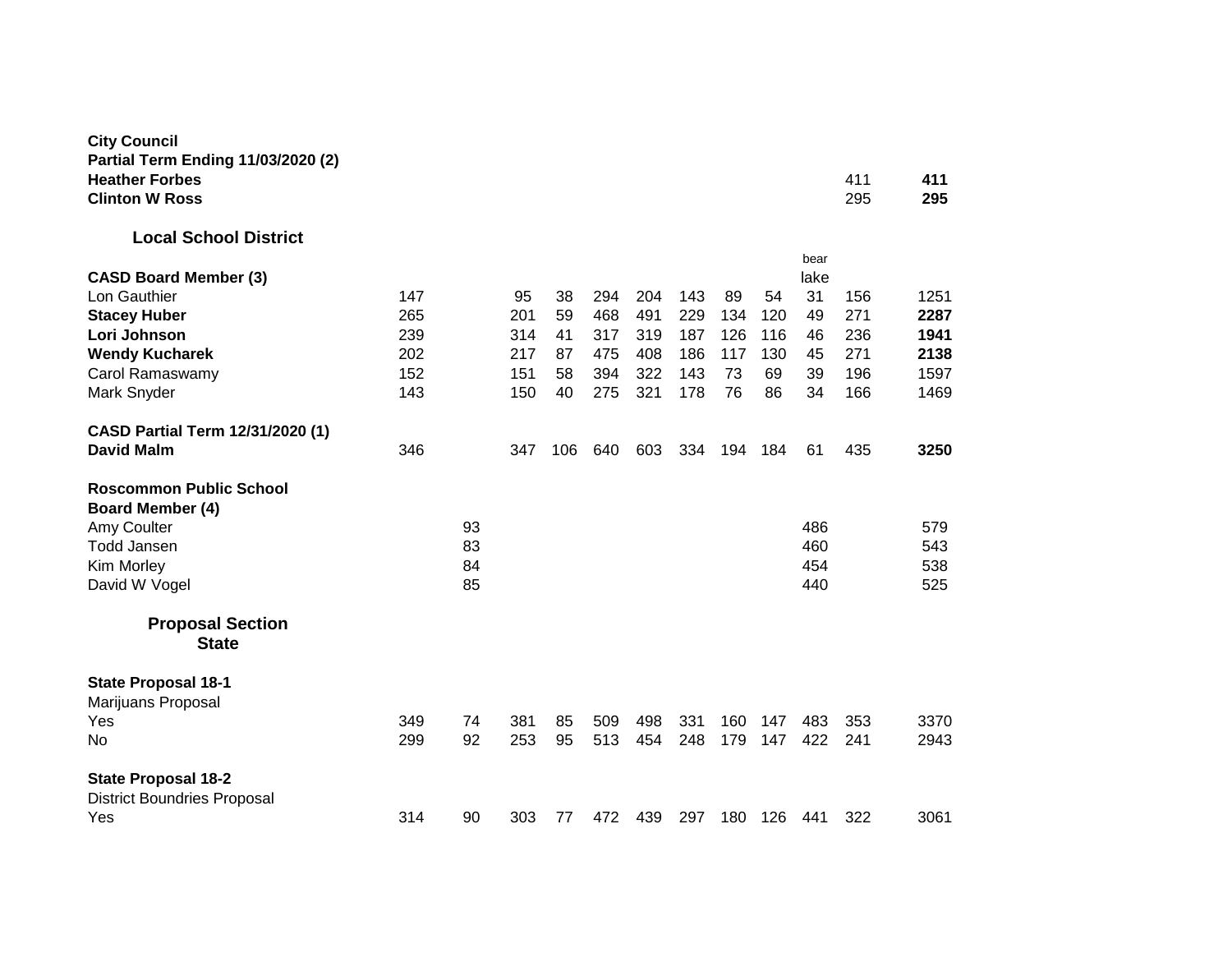| No                                                                                   | 311        | 74        | 304        | 93        | 520        | 463        | 260        | 151        | 161        | 446              | 259        | 3042         |
|--------------------------------------------------------------------------------------|------------|-----------|------------|-----------|------------|------------|------------|------------|------------|------------------|------------|--------------|
| <b>State Proposal 18-3</b><br><b>Votor Registration Proposal</b><br>Yes<br><b>No</b> | 346<br>275 | 100<br>61 | 358<br>250 | 96<br>73  | 608<br>377 | 561<br>354 | 318<br>233 | 199<br>129 | 148<br>137 | 490<br>383       | 367<br>206 | 3591<br>2478 |
| County                                                                               |            |           |            |           |            |            |            |            |            |                  |            |              |
| <b>Police Protection Millage Renewal</b><br><b>Yes</b><br>No                         | 373<br>245 | 103<br>54 | 362<br>241 | 114<br>56 | 689<br>309 | 658<br>256 | 351<br>201 | 199<br>128 | 173<br>107 | 544<br>333       | 411<br>165 | 3977<br>2095 |
| <b>Police Protection Millage Proposal</b><br><b>Yes</b><br>No                        | 321<br>296 | 83<br>75  | 310<br>292 | 105<br>67 | 588<br>411 | 603<br>321 | 315<br>241 | 161<br>168 | 142<br>140 | 459<br>416       | 362<br>215 | 3449<br>2642 |
| <b>Recreation Millage Proposal</b><br><b>Yes</b><br>No                               | 251<br>368 | 55<br>101 | 304<br>305 | 99<br>74  | 619<br>378 | 565<br>351 | 292<br>252 | 122<br>208 | 126<br>155 | 356<br>514       | 382<br>191 | 3171<br>2897 |
| <b>Local School District</b>                                                         |            |           |            |           |            |            |            |            |            | Bear             |            |              |
| <b>CASD Millage Renewal</b><br>Yes<br>No                                             | 361<br>258 |           | 385<br>225 | 112<br>63 | 742<br>258 | 662<br>264 | 356<br>198 | 217<br>113 | 173<br>111 | Lake<br>91<br>36 | 429<br>150 | 3528<br>1676 |
| <b>Roscommon Schools Oper Millage</b><br>Yes<br>No.                                  |            | 83<br>71  |            |           |            |            |            |            |            | 449<br>432       |            | 532<br>503   |